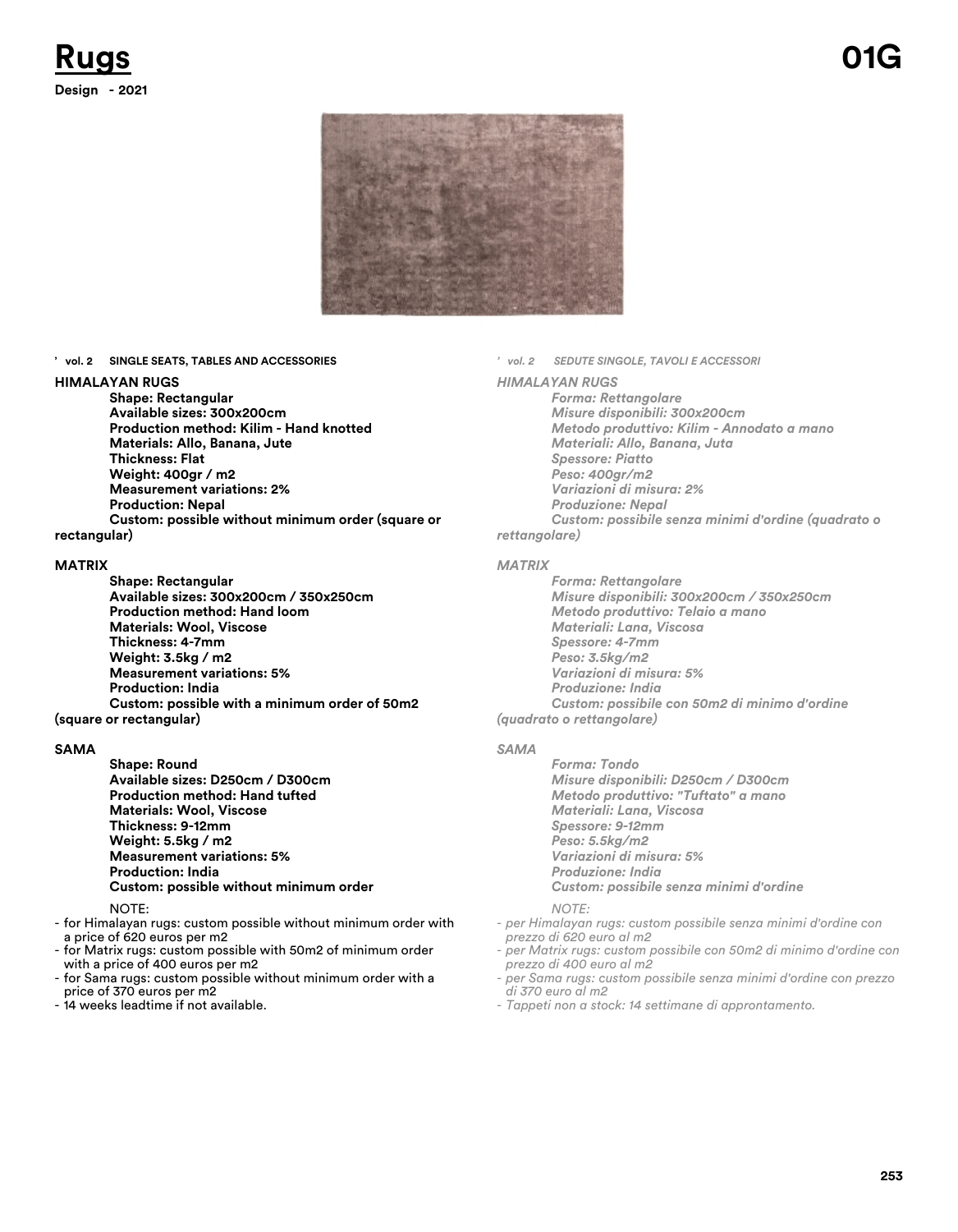<u>Rugs</u>

### **HIMALAYAN RUGS**



Ebony







Ice



Earth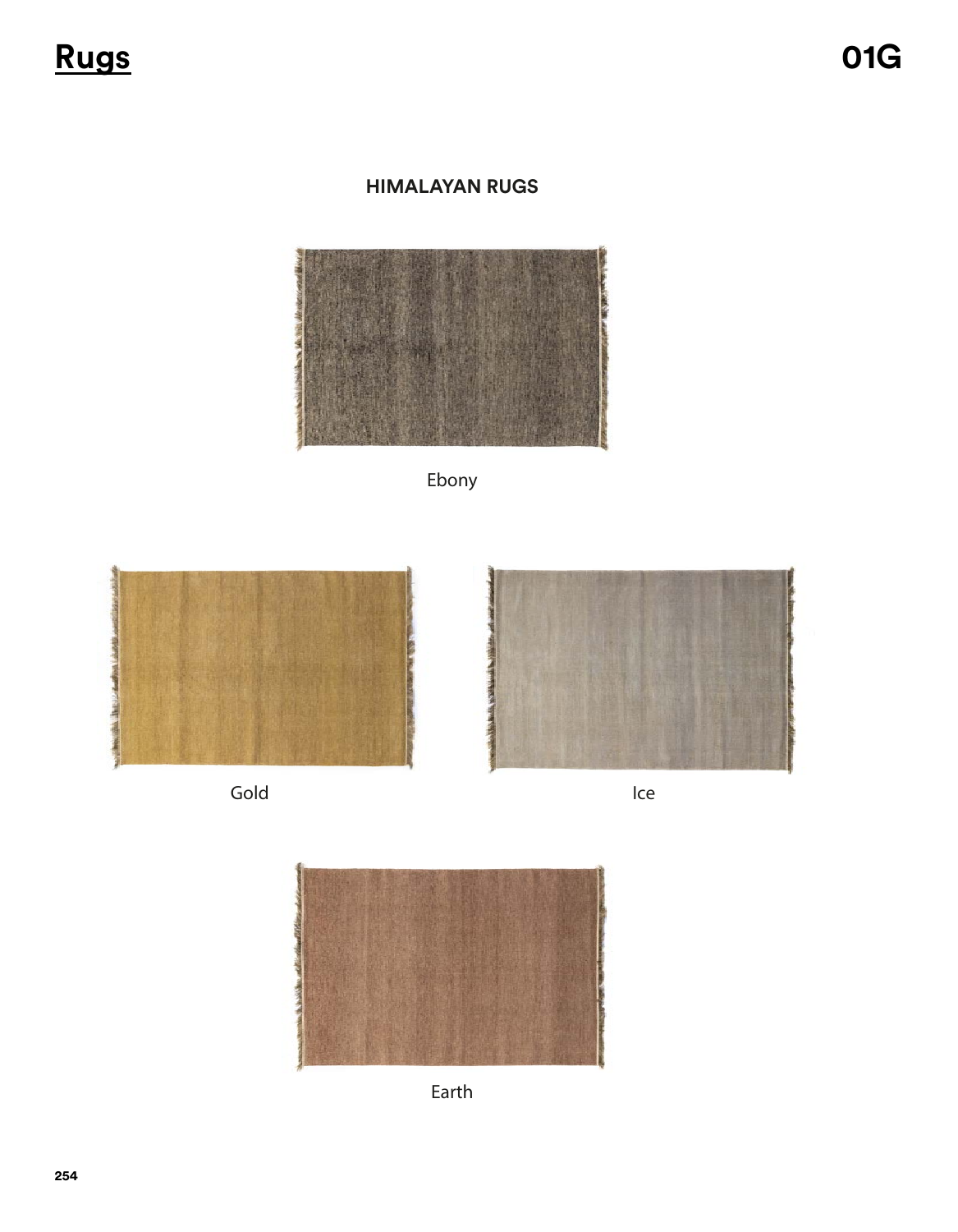## **Rugs 01G**

## **MATRIX**





Platinum Copper



Bronze Silver



**SAMA**



Ochre





Rose